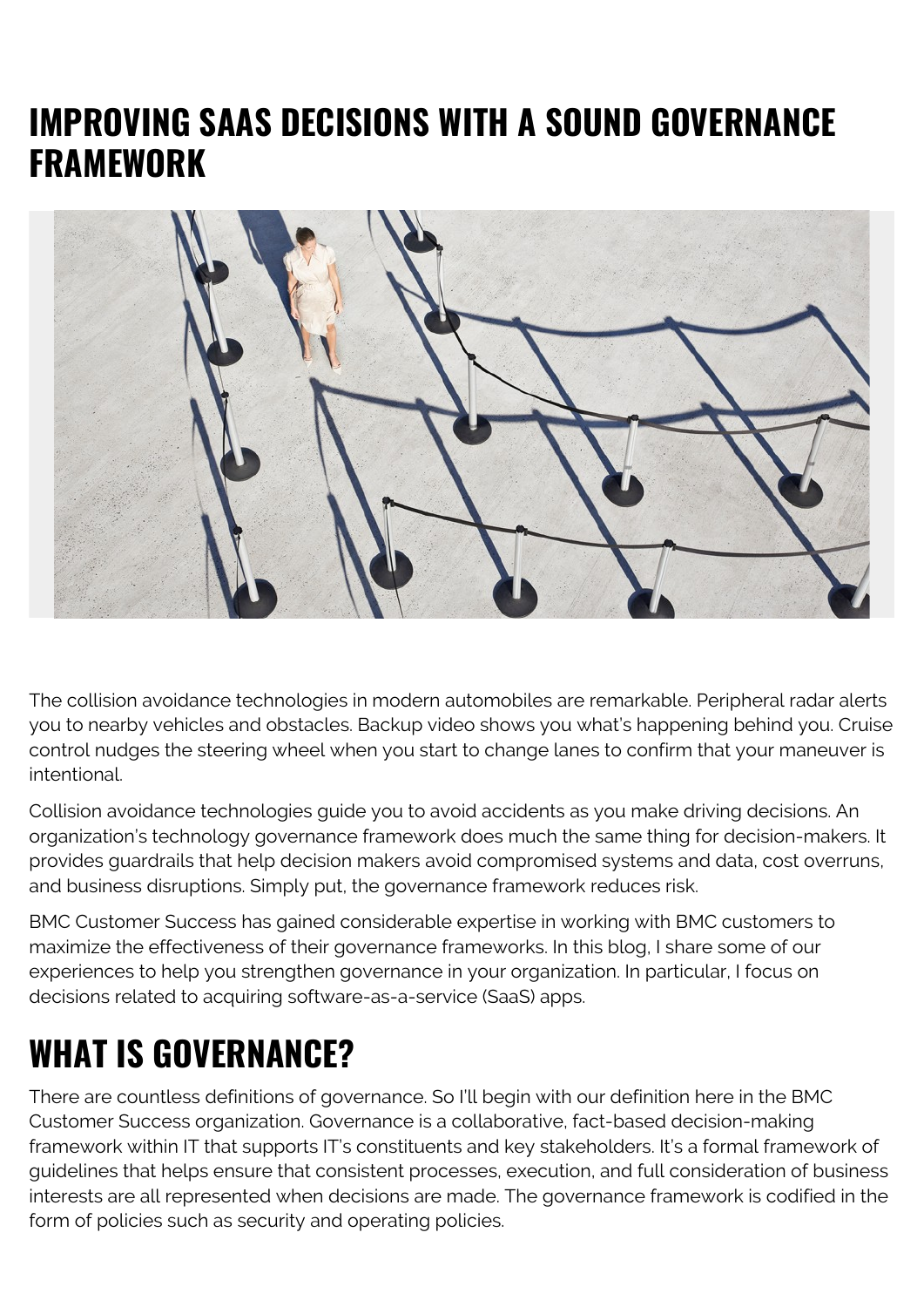With respect to SaaS, governance is a key factor in minimizing risk, especially security risk. In my [previous blog on security](https://blogs.bmc.com/blogs/unlocking-the-gate-to-saas-security/), I emphasized the importance of vetting SaaS providers with respect to security and cited the security questionnaire as a key element of that vetting process. The security questionnaire is just one example of a governance framework component.

Another example is a list of SaaS applications that the central IT organization has evaluated and authorized. The list serves two purposes:

- It mitigates security risk by allowing business units and departments to acquire applications only from vetted providers.
- It keeps costs in check by avoiding the proliferation of multiple products with overlapping functionality, foregoing volume discounts and necessitating additional technical support.

# **BUILDING YOUR FRAMEWORK**

In building a governance framework, it's imperative to involve the people who are stewards of capability and stakeholder interests, both internal and external to IT. This includes the people with technology expertise, including security specialists, enterprise architects (EAs), IT managers, and other thought leaders. It also includes, of course, the businesspeople who benefit from the SaaS apps and use them day to day.

Security people offer insight into the corporate policies that protect systems and data. They typically have developed detailed security questionnaires for vetting SaaS providers to ensure that their solutions comply with the organization's security policies.

EAs help determine if the SaaS solution aligns with the organization's operating policies, that is, does it plug into the organization's operating model. For example, some organizations have adopted the IT4IT Reference Architecture, a standard of the Open Group. This umbrella framework focuses on information needed to manage IT and the flow of data among IT management systems.

Business people bring insights into their business needs and how the SaaS apps help them address those needs.

### **ENCOURAGING ADOPTION OF YOUR FRAMEWORK**

A governance framework is ineffective unless it's integral to the decision-making process. The framework must remain top of mind among decision makers as they make technology choices. This includes the business people who bring SaaS apps into the organization.

Shadow IT has long been a concern for IT because of the security risks and cost inefficiencies that arise when IT is unaware of apps brought into the enterprise. In many organizations, SaaS is a significant contributor to shadow IT. Consequently, it's important that IT be aware of *all* SaaS apps so they can be brought under the governance framework.

IT often has only limited visibility into the SaaS apps that business units are acquiring. Discovery tools that identify SaaS apps and indicate whether or not they are authorized can identify all SaaS apps across the enterprise. Tracking tools such as RSA Archer GRC can serve as systems of record for security and compliance. Sharing data captured by these tools can be an eye-opener for business unit decision makers.

To bring SaaS under the governance umbrella, however, IT must rethink how it communicates and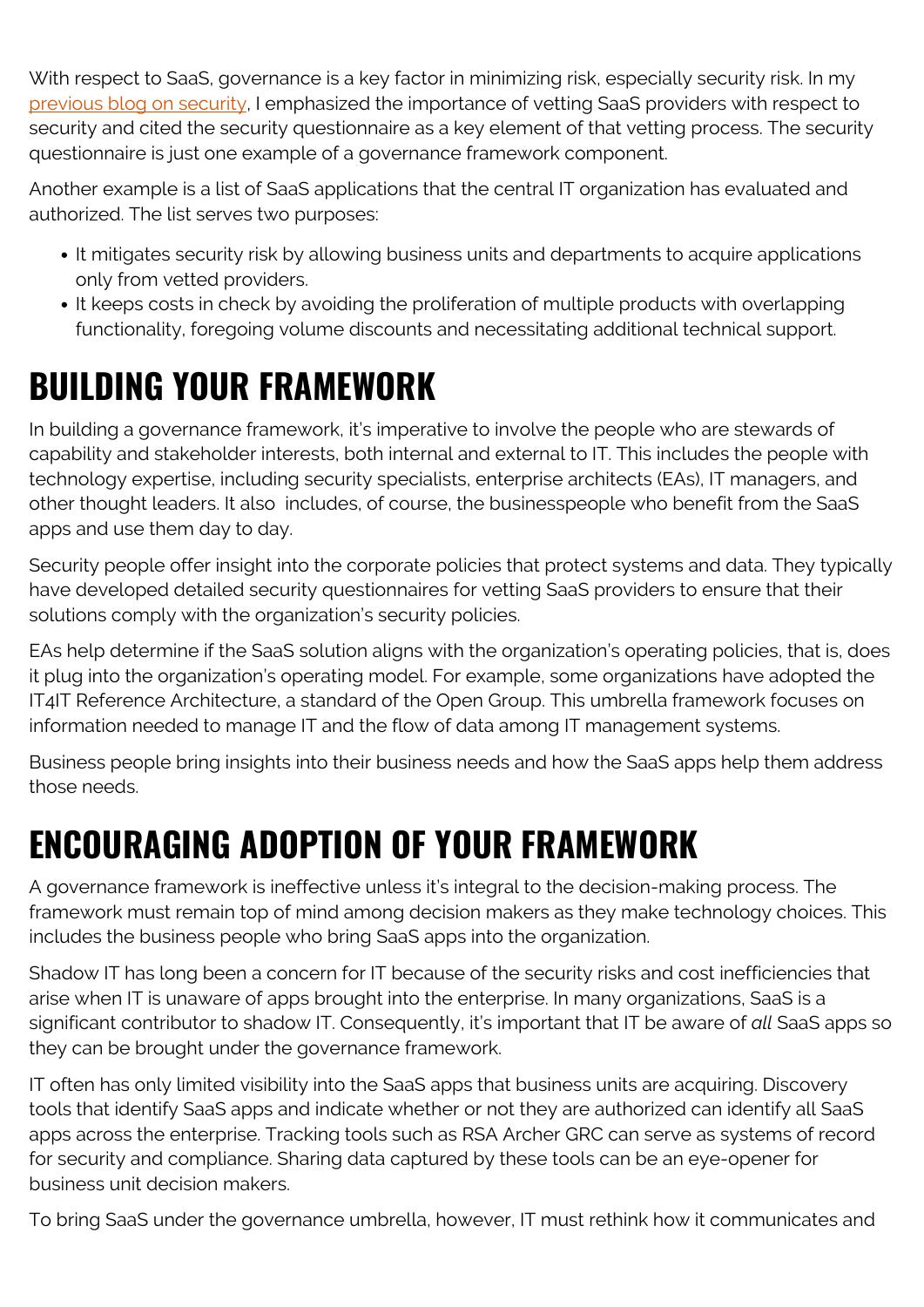collaborates with business units. Experience teaches us that persuasion is preferable to heavyhanded mandates. Here are some ways to persuade business units to adhere to the governance framework:

- Help them understand the downside of uncontrolled SaaS proliferation.
- Emphasize that governance is a value-add.
- Have strong policies in place and communicate them clearly.
- Ensure a clear understanding of decision criteria.
- Have a system of record and operating model as a reference.

In working with business people, it's essential to position IT as an enabler of the business , not an obstacle. IT should be responsive to their needs while also demonstrating how adherence to the governance framework increases their SaaS visibility so they can make informed decisions related to cost and compliance.

# **MAKING QUALITY DECISIONS WITHIN YOUR FRAMEWORK**

The governance framework provides the guardrails for decision making. However, it doesn't ensure quality decision making within those guardrails. You need to ensure that line of business managers ask the right questions as they go through their decision-making process. Here are six questions they can ask to evaluate the effectiveness of their decision-making.

#### **1. Do we understand the context of the decision?**

- What is the business case?
- What problem are we addressing?
- What background information is available?

#### **2. Do we understand the options?**

- What options are available?
- What is the feasibility of each option?

#### **3. Do we have the information we need to make a fact-based decision?**

- What information is available?
- Is the information current, complete, and reliable?

#### **4. Do we understand the trade-offs?**

- What is the big picture, that is, what do we want to achieve overall?
- What are the trade-offs across the various options?
- What are the value implications?

#### **5. Is our reasoning valid?**

- Is the reasoning logically sound?
- Are we keeping the big picture in mind?